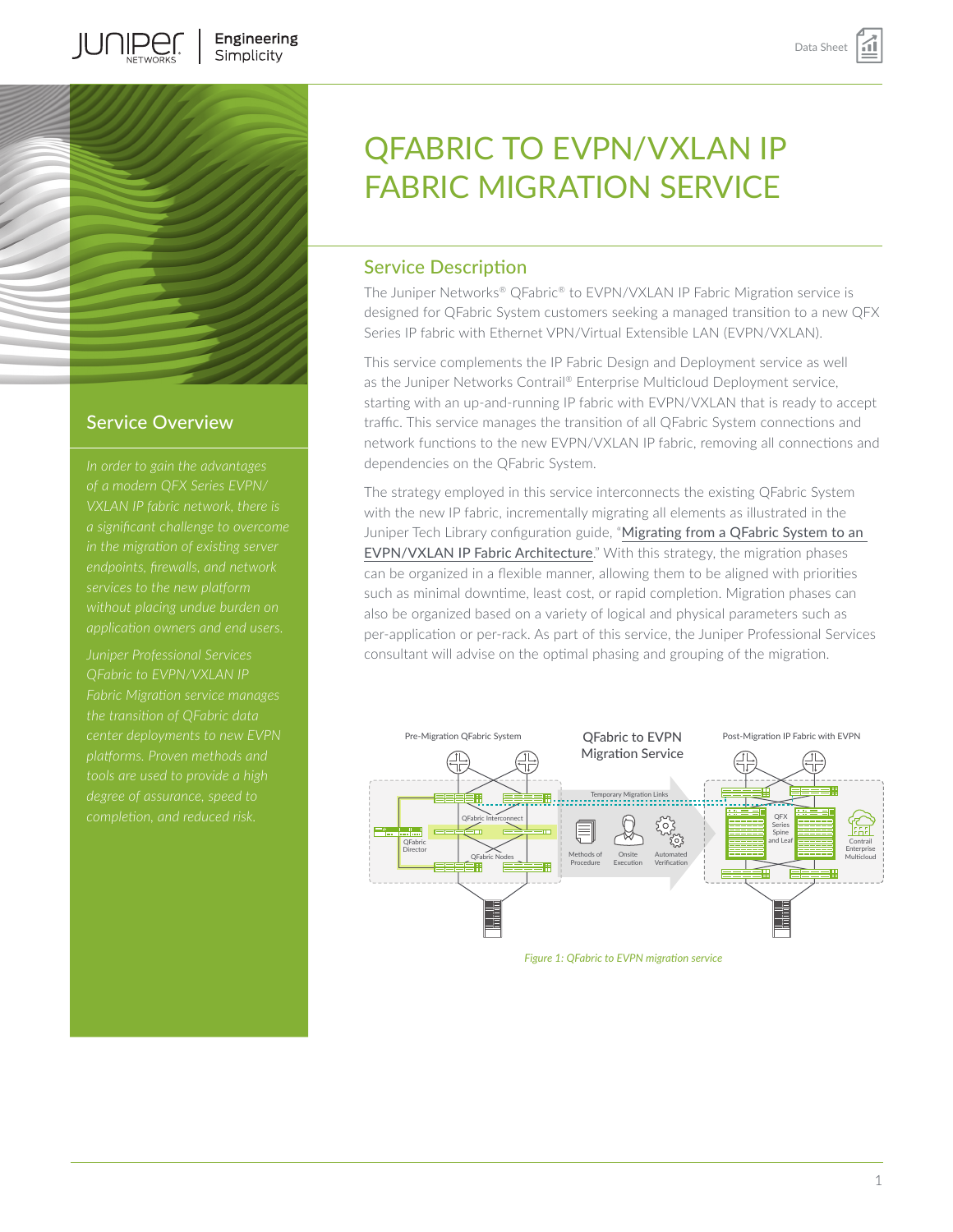# Service Components—Features and Benefits

| Components                                  | Description                                                                                                                                                                                    | <b>Benefit</b>                                                                                                                                                                                         |
|---------------------------------------------|------------------------------------------------------------------------------------------------------------------------------------------------------------------------------------------------|--------------------------------------------------------------------------------------------------------------------------------------------------------------------------------------------------------|
| Analysis                                    | Capture and review current QFabric System design,<br>configurations, state, usage, connected endpoints, application<br>attributes/behaviors, etc. and map them to the new IP fabric<br>design. | • Leverage the skills and experience Juniper consultants have<br>acquired working with hundreds of successful enterprise IT<br>migrations.                                                             |
| Plan Development. Test. and<br>Verification | Create a detailed Method of Procedure (MOP) for all migration<br>phases, including all device configurations, safe stopping<br>points, verification checks, and rollback procedures.           | • Leverage Juniper consultants' best practices to organize the<br>network migration phases.<br>• Use automated tools to accelerate and optimize cutover<br>times and mitigate migration-related risks. |
| Execution of Migration Phases               | Work with customer operational contacts during change<br>windows, drive all activities described in the MOPs, and react<br>to situations that arise.                                           | • Leverage skill/experience/expertise and end-to-end<br>ownership.<br>• Highlight areas needing further verification or<br>troubleshooting as part of a pre/post verification data<br>comparison.      |
| Project Management                          | Work with a Juniper Professional Services project manager<br>assigned as a single point of contact to assist with the<br>administration and management of Juniper's service<br>deliverables    | • Reduce risks to your project by engaging experienced<br>project management capabilities, which will help determine<br>and track task lists, responsibilities, timelines, and<br>milestones           |
| Knowledge Transfer                          | Transfer Professional Services knowledge, including topics such<br>as configuration, troubleshooting, and feature parity with the<br>previous design.                                          | • Accelerate infrastructure availability.<br>• Accelerate employee readiness for improved operational<br>efficiencies                                                                                  |

# **Exclusions**

The scope of this service is for migration only and does not include separately sold assessment, design, or deployment services. If you require additional services from your Juniper Professional Services consultant, please contact your Juniper Account Manager.

#### Additional Juniper Professional Services Options

As leaders in data center networking, Juniper Professional Services consultants and engineers are uniquely qualified to assist you in designing, implementing, and optimizing network solutions.

The following consulting services are designed to help you plan your new EVPN/VXLAN IP fabric in advance of these migration services.

Assessment Services: These services help you build a roadmap for your data center transformation. For more information, please see Professional Services Assessments.

IP Fabric Design and Deployment Services: These services provide a customized and tested EVPN/VXLAN design leveraging automated tools for the rapid deployment of your new environment to a migration-ready state.

Contrail Enterprise Multicloud Deployment Services: This service deploys a new QFX Series-based IP fabric with EVPN/ VXLAN network using Contrail Enterprise Multicloud as a controller and automation tool to initially configure all devices. The advanced network visibility provided by Contrail analytics is included as well.

IP Fabric Testing Service: Before introducing new features, code upgrades, or new applications to an existing IP fabric network, this service can test the proposed changes and identify problem areas or optimizations offline before entering production.

# Juniper Networks Services and Support

Juniper Networks ensures operational excellence by optimizing the network to maintain required levels of performance, reliability, and availability. For more details, please visit [www.juniper.net/us/en/products-services/](https://www.juniper.net/us/en/products-services/).

# Ordering Information

To order the QFabric to EVPN/VXLAN IP Fabric Migration service, or for additional information, please contact your Juniper Account Manager.